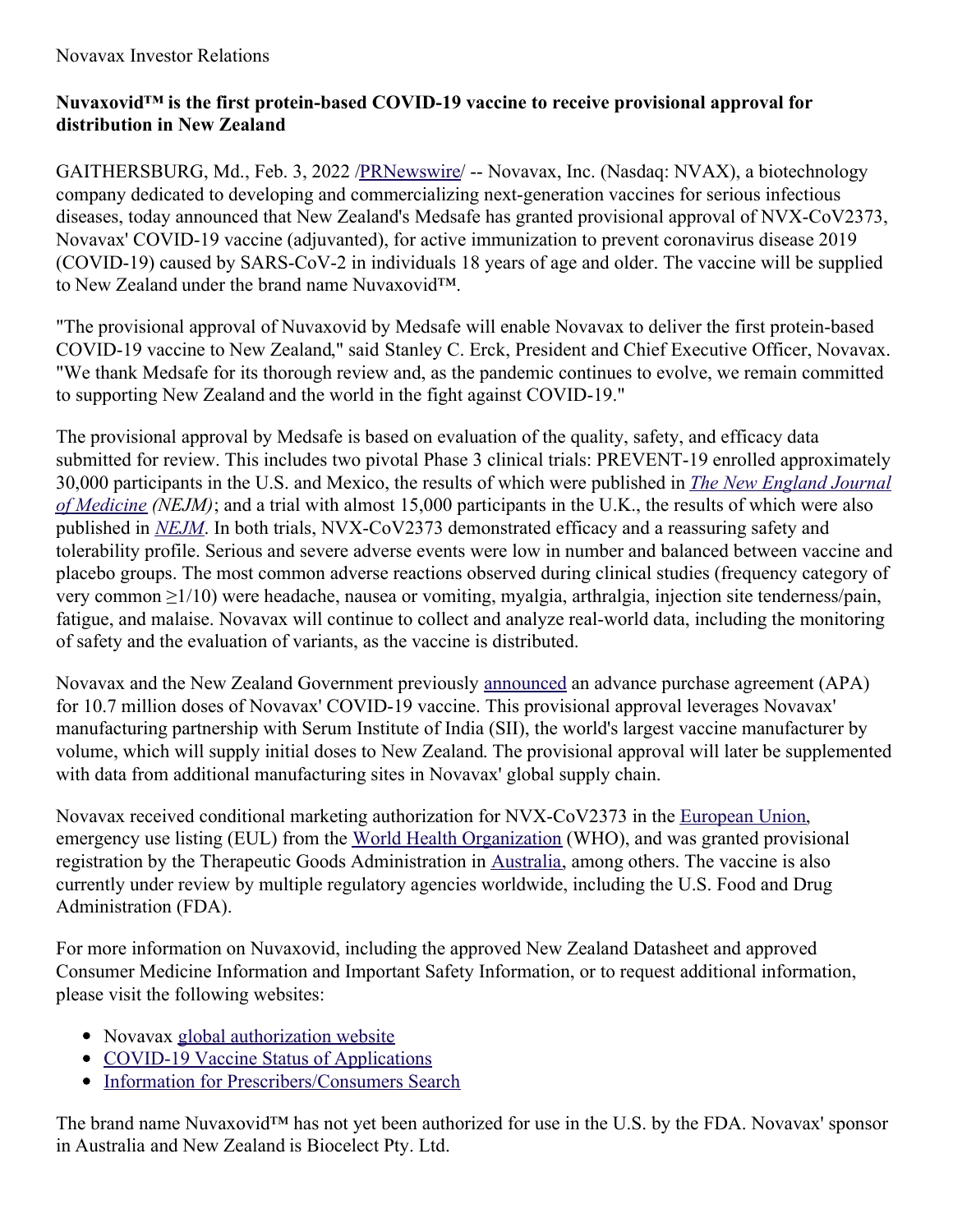# **Provisional Approval of Nuvaxovid™ in New Zealand**

Medsafe has granted provisional approval of Nuvaxovid™ COVID-19 Vaccine (adjuvanted) for active immunization to prevent COVID-19 caused by SARS-CoV-2 in individuals 18 years of age and older.

### **Important Safety Information**

- Nuvaxovid is contraindicated in persons who have a hypersensitivity to the active substance, or to any of the excipients.
- Events of anaphylaxis have been reported with administration of COVID-19 vaccines. Appropriate medical treatment and supervision should be available in case of an anaphylactic reaction following the administration of the vaccine. A second dose of the vaccine should not be given to those who have experienced anaphylaxis to the first dose of Nuvaxovid.
- Anxiety-related reactions, including vasovagal reactions (syncope), hyperventilation, or stress–related reactions may occur in association with vaccination as a psychogenic response to the needle injection. It is important that precautions are in place to avoid injury from fainting.
- Vaccination should be postponed in individuals suffering from an acute severe febrile illness or acute infection.
- Nuvaxovid should be given with caution in individuals receiving anticoagulant therapy or those with thrombocytopenia or any coagulation disorder (such as haemophilia) because bleeding or bruising may occur following an intramuscular administration in these individuals.
- The efficacy of Nuvaxovid may be lower in immunosuppressed individuals.
- Administration of Nuvaxovid in pregnancy should only be considered when the potential benefits outweigh any potential risks for the mother and fetus.
- The effects with Nuvaxovid may temporarily affect the ability to drive or use machines.
- Individuals may not be fully protected until 7 days after their second dose. As with all vaccines, vaccination with Nuvaxovid may not protect all vaccine recipients.
- The most common adverse reactions observed during clinical studies (frequency category of very common ≥1/10) were headache, nausea or vomiting, myalgia, arthralgia, injection site tenderness/pain, fatigue, and malaise.

For additional safety information, please visit [www.NovavaxCovidVaccine.com](https://c212.net/c/link/?t=0&l=en&o=3432645-1&h=1762569221&u=http%3A%2F%2Fwww.novavaxcovidvaccine.com%2F&a=www.NovavaxCovidVaccine.com) for the full New Zealand Datasheet and New Zealand Consumer Medicine Information. Information regarding adverse event reporting instructions can also be found at [www.NovavaxCovidVaccine.com](https://c212.net/c/link/?t=0&l=en&o=3432645-1&h=1762569221&u=http%3A%2F%2Fwww.novavaxcovidvaccine.com%2F&a=www.NovavaxCovidVaccine.com).

Information on this vaccine is also available on the New Zealand Medsafe website at [www.medsafe.govt.nz](https://c212.net/c/link/?t=0&l=en&o=3432645-1&h=994401793&u=http%3A%2F%2Fwww.medsafe.govt.nz%2F&a=www.medsafe.govt.nz).

# **About NVX-CoV2373**

NVX-CoV2373 is a protein-based vaccine engineered from the genetic sequence of the first strain of SARS-CoV-2, the virus that causes COVID-19 disease. NVX-CoV2373 was created using Novavax' recombinant nanoparticle technology to generate antigen derived from the coronavirus spike (S) protein and is formulated with Novavax' patented saponin-based Matrix-M™ adjuvant to enhance the immune response and stimulate high levels of neutralizing antibodies. NVX-CoV2373 contains purified protein antigen and can neither replicate, nor can it cause COVID-19.

Novavax' COVID-19 vaccine is packaged as a ready-to-use liquid formulation in a vial containing ten doses. The vaccination regimen calls for two 0.5 ml doses (5 mcg antigen and 50 mcg Matrix-M adjuvant) given intramuscularly 21 days apart. The vaccine is stored at 2°- 8° Celsius, enabling the use of existing vaccine supply and cold chain channels. Use of the vaccine should be in accordance with official recommendations.

Novavax has established partnerships for the manufacture, commercialization and distribution of NVX-CoV2373 worldwide. Existing authorizations leverage Novavax' manufacturing partnership with Serum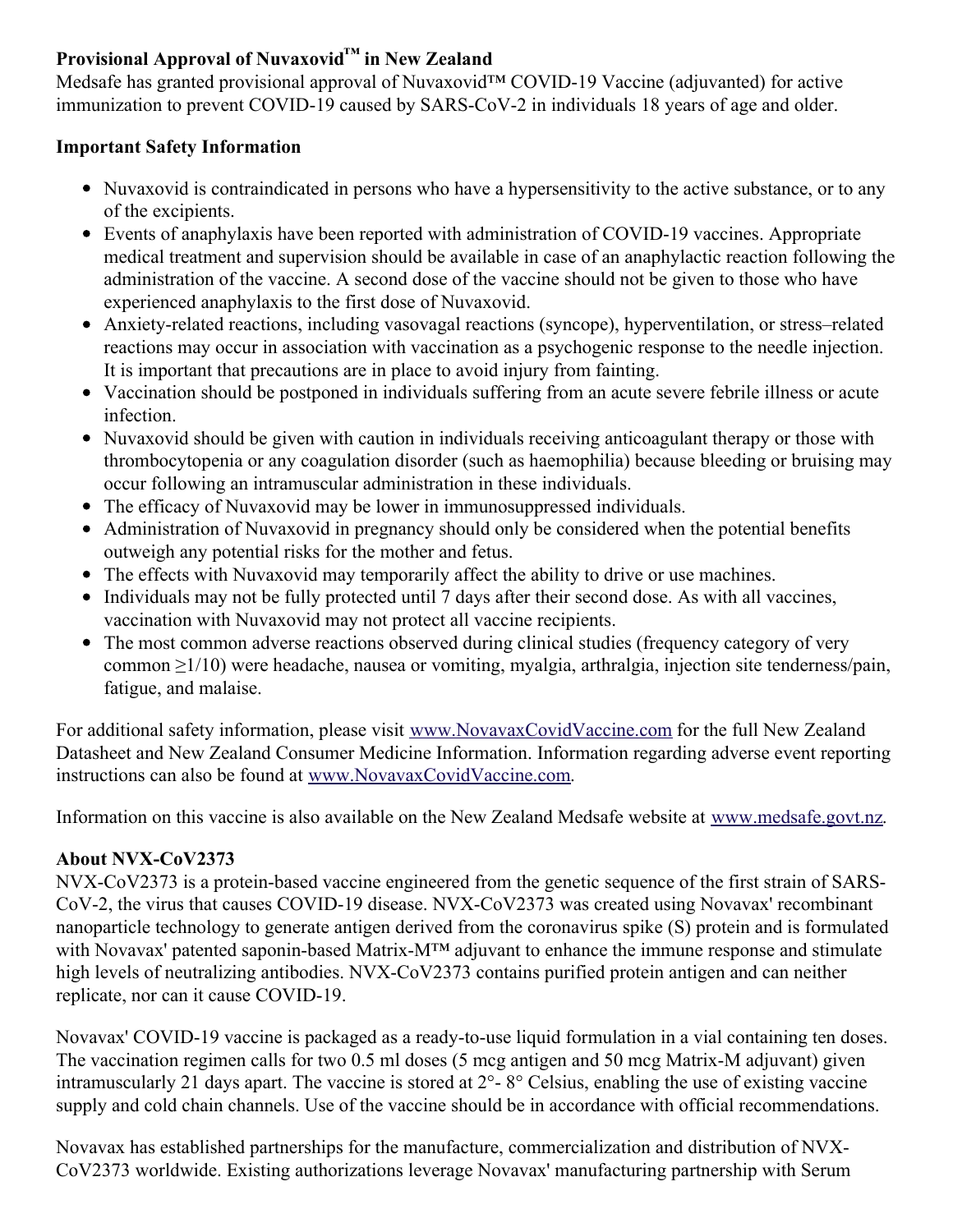Institute of India (SII), the world's largest vaccine manufacturer by volume. They will later be supplemented with data from additional manufacturing sites throughout Novavax' global supply chain.

### **About the NVX-CoV2373 Phase 3 trials**

NVX-CoV2373 is being evaluated in two pivotal Phase 3 trials.

PREVENT-19, a trial in the U.S. and Mexico that enrolled almost 30,000 participants, achieved 90.4% efficacy overall. It was designed as a 2:1 randomized, placebo-controlled, observer-blinded study to evaluate the efficacy, safety and immunogenicity of NVX-CoV2373. The primary endpoint for PREVENT-19 was the first occurrence of PCR-confirmed symptomatic (mild, moderate or severe) COVID-19 with onset at least 7 days after the second dose in serologically negative (to SARS-CoV-2) adult participants at baseline. The statistical success criterion included a lower bound of 95% CI >30%. The key secondary endpoint is the prevention of PCR-confirmed, symptomatic moderate or severe COVID-19. Both endpoints were assessed at least seven days after the second study vaccination in volunteers who had not been previously infected with SARS-CoV-2. It was generally well-tolerated and elicited a robust antibody response after the second dose in both studies. Full results of the trial were published in the *New England Journal of [Medicine](https://c212.net/c/link/?t=0&l=en&o=3432645-1&h=164167344&u=https%3A%2F%2Fwww.nejm.org%2Fdoi%2Ffull%2F10.1056%2FNEJMoa2116185%3Fquery%3Dfeatured_home&a=New+England+Journal+of+Medicine) (NEJM).*

A trial conducted in the U.K. with 14,039 participants was designed as a randomized, placebo-controlled, observer-blinded study and achieved overall efficacy of 89.7%. The primary endpoint was based on the first occurrence of PCR-confirmed symptomatic (mild, moderate or severe) COVID-19 with onset at least 7 days after the second study vaccination in serologically negative (to SARS-CoV-2) adult participants at baseline. Full results of the trial were published in *[NEJM](https://c212.net/c/link/?t=0&l=en&o=3432645-1&h=3316844790&u=https%3A%2F%2Fwww.nejm.org%2Fdoi%2Ffull%2F10.1056%2FNEJMoa2107659&a=NEJM)*.

#### **About Matrix-M™ Adjuvant**

Novavax' patented saponin-based Matrix-M™ adjuvant has demonstrated a potent and generally welltolerated effect by stimulating the entry of antigen-presenting cells into the injection site and enhancing antigen presentation in local lymph nodes, boosting immune response.

#### **About Novavax**

Novavax, Inc. (Nasdaq: NVAX) is a biotechnology company that promotes improved health globally through the discovery, development and commercialization of innovative vaccines to prevent serious infectious diseases. The company's proprietary recombinant technology platform harnesses the power and speed of genetic engineering to efficiently produce highly immunogenic nanoparticles designed to address urgent global health needs. NVX-CoV2373, the company's COVID-19 vaccine, has received authorization from multiple regulatory authorities globally, including Conditional Marketing Authorization from the European Commission and Emergency Use Listing from the World Health Organization. The vaccine is also under review by multiple regulatory agencies worldwide. NanoFlu™, the company's quadrivalent influenza nanoparticle vaccine, met all primary objectives in its pivotal Phase 3 clinical trial in older adults. Novavax is currently evaluating a COVID-NanoFlu combination vaccine in a Phase 1/2 clinical trial, which combines the company's NVX-CoV2373 and NanoFlu vaccine candidates. These vaccine candidates incorporate Novavax' proprietary saponin-based Matrix-M™ adjuvant to enhance the immune response and stimulate high levels of neutralizing antibodies.

For more information, visit [www.novavax.com](https://c212.net/c/link/?t=0&l=en&o=3432645-1&h=2438146177&u=https%3A%2F%2Fc212.net%2Fc%2Flink%2F%3Ft%3D0%26l%3Den%26o%3D3418278-1%26h%3D2301237600%26u%3Dhttps%253A%252F%252Fc212.net%252Fc%252Flink%252F%253Ft%253D0%2526l%253Den%2526o%253D3260461-1%2526h%253D2897486098%2526u%253Dhttp%25253A%25252F%25252Fwww.novavax.com%25252F%2526a%253Dwww.novavax.com%26a%3Dwww.novavax.com&a=www.novavax.com) and connect with us on [LinkedIn](https://c212.net/c/link/?t=0&l=en&o=3432645-1&h=1093126257&u=https%3A%2F%2Fc212.net%2Fc%2Flink%2F%3Ft%3D0%26l%3Den%26o%3D3418278-1%26h%3D3467374263%26u%3Dhttps%253A%252F%252Fc212.net%252Fc%252Flink%252F%253Ft%253D0%2526l%253Den%2526o%253D3260461-1%2526h%253D1508558197%2526u%253Dhttps%25253A%25252F%25252Fc212.net%25252Fc%25252Flink%25252F%25253Ft%25253D0%252526l%25253Den%252526o%25253D3158017-1%252526h%25253D3702938248%252526u%25253Dhttps%2525253A%2525252F%2525252Fwww.linkedin.com%2525252Fcompany%2525252Fnovavax%2525252F%252526a%25253DLinkedIn%2526a%253DLinkedIn%26a%3DLinkedIn&a=LinkedIn).

#### **Forward-Looking Statements**

Statements herein relating to the future of Novavax, its operating plans and prospects, its partnerships, the ongoing development of NVX-CoV2373, the scope, timing and outcome of future regulatory filings and actions, including Novavax' plans to supplement the provisional approval with data from the additional manufacturing sites in Novavax' global supply chain, the potential impact of Novavax and NVX-CoV2373 in addressing vaccine access, controlling the pandemic and protecting populations, the efficacy, safety and